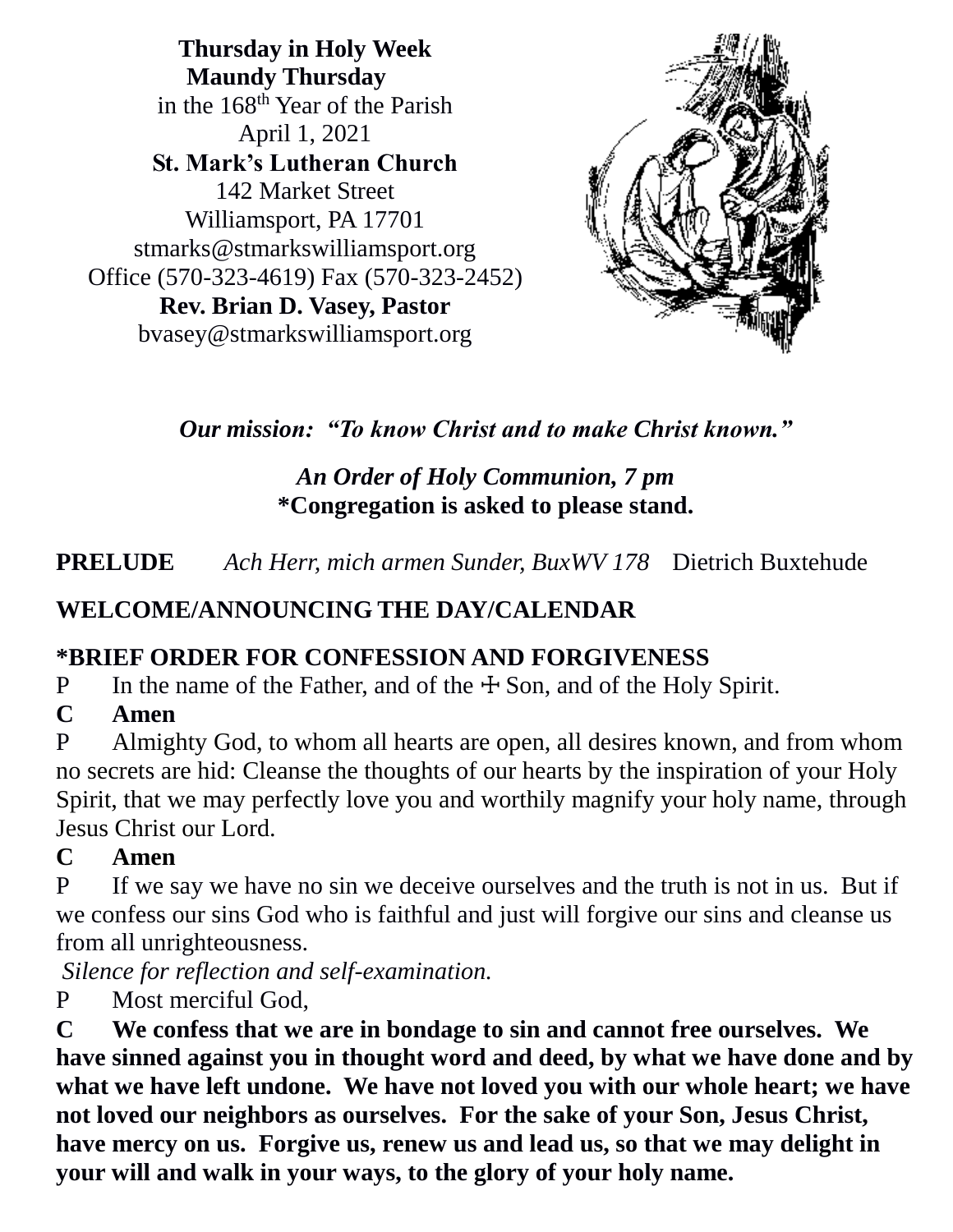### **C Amen**

P Almighty God in his mercy has given his Son to die for us and, for his sake, forgives us all our sins. As a called and ordained minister of the Church of Christ and by his authority, I therefore declare to you the entire forgiveness of all your sins, in the name of the Father, and of the  $\pm$  Son, and of the Holy Spirit.

**C Amen**

### **\*PRAYER OF THE DAY**

P Let us pray. Holy God, source of all love, on the night of his betrayal, Jesus gave us a new commandment, to love one another as he loves us. Write this commandment in our hearts, and give us the will to serve others as he was the servant of all, your Son, Jesus Christ, our Savior and Lord, who lives and reigns with you and the Holy Spirit, one God, now and forever.

**C Amen**

### **\*HYMN Great God, Your Love Has Called Us**

**Great God, your love has called us here as we, by love, for love were made. Your living likeness still we bear, though marred, dishonored, disobeyed. We come, with all our heart and mind your call to hear, your love to find.**

**Then take the towel, and break the bread, and humble us, and call us friends. Suffer and serve till all are fed, and show how grandly love intends to work till all creation sings, to fill all worlds, to crown all things.**

Text: Brian A. Wren, b. 1936 Tune: RYBURN Text © 1977, rev. 1995 Hope Publishing Company, Carol Stream, IL 60188. All rights reserved. Used by permission

**A READING FROM EXODUS……………………………….Exodus 12:1-4, 11-14**  1The LORD said to Moses and Aaron in the land of Egypt: 2This month shall mark for you the beginning of months; it shall be the first month of the year for you. 3Tell the whole congregation of Israel that on the tenth of this month they are to take a lamb for each family, a lamb for each household. 4If a household is too small for a whole lamb, it shall join its closest neighbor in obtaining one; the lamb shall be divided in proportion to the number of people who eat of it.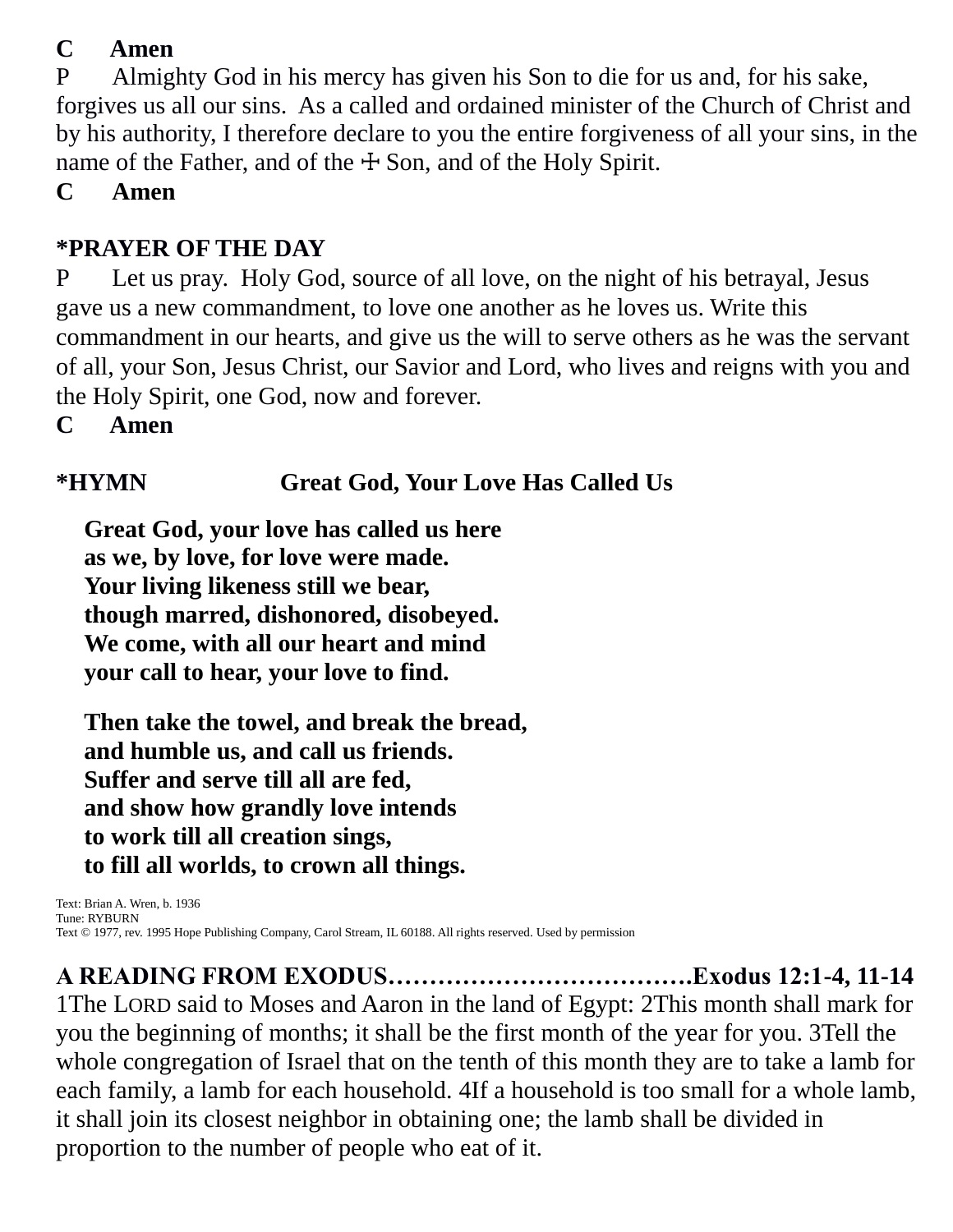11This is how you shall eat it: your loins girded, your sandals on your feet, and your staff in your hand; and you shall eat it hurriedly. It is the passover of the LORD. 12For I will pass through the land of Egypt that night, and I will strike down every firstborn in the land of Egypt, both human beings and animals; on all the gods of Egypt I will execute judgments: I am the LORD. 13The blood shall be a sign for you on the houses where you live: when I see the blood, I will pass over you, and no plague shall destroy you when I strike the land of Egypt.

14This day shall be a day of remembrance for you. You shall celebrate it as a festival to the LORD; throughout your generations you shall observe it as a perpetual ordinance.

The word of the Lord.

**Thanks be to God.**

### **PSALM 116:1-2, 12-19**

1I love the LORD, who has | heard my voice, and listened to my | supplication,

**2for the LORD has given | ear to me whenev- | er I called.**

12How shall I re- | pay the LORD for all the good things God has | done for me?

- **13I will lift the cup | of salvation and call on the name | of the LORD.**
- 14I will fulfill my vows | to the LORD in the presence of | all God's people.
- **15Precious in your | sight, O LORD, is the death | of your servants.**
- **16O LORD, truly I | am your servant; I am your servant, the child of your handmaid; you have freed me | from my bonds.**
- 17I will offer you the sacrifice | of thanksgiving and call upon the name | of the LORD.

**18I will fulfill my vows | to the LORD in the presence of | all God's people,**

19in the courts of | the LORD's house, in the midst of you, | O Jerusalem.

# **A READING FROM 1 CORINTHIANS………………….1 Corinthians 11:23-26**

23For I received from the Lord what I also handed on to you, that the Lord Jesus on the night when he was betrayed took a loaf of bread, 24and when he had given thanks, he broke it and said, "This is my body that is for you. Do this in remembrance of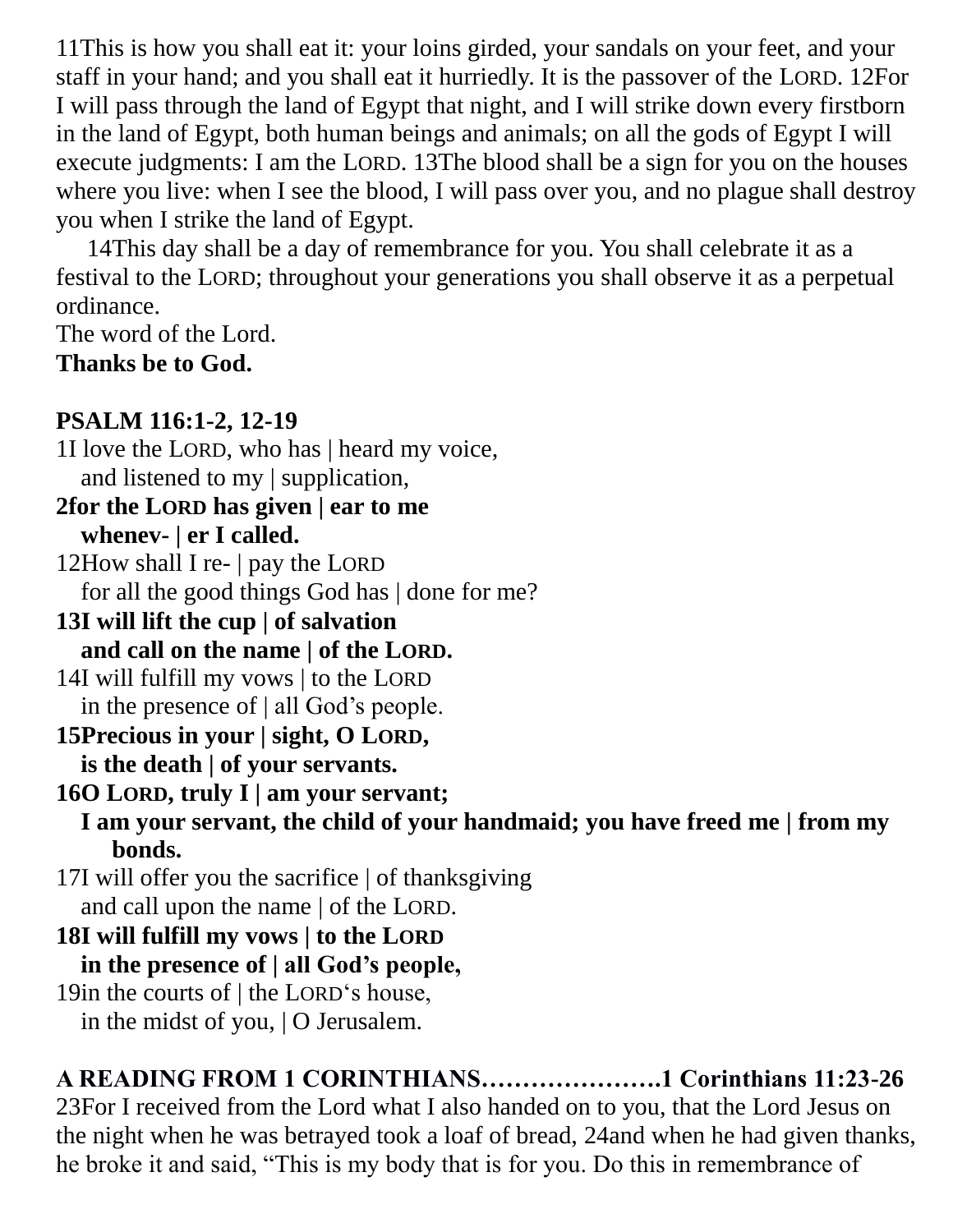me." 25In the same way he took the cup also, after supper, saying, "This cup is the new covenant in my blood. Do this, as often as you drink it, in remembrance of me." 26For as often as you eat this bread and drink the cup, you proclaim the Lord's death until he comes.

The word of the Lord.

#### **Thanks be to God.**

### **\*GOSPEL ACCLAMATION**



### **\*THE HOLY GOSPEL………………………………………John 13:1-17, 31b-35** P The Holy Gospel according to St. John, the thirteenth chapter.

### C **Glory to you, O Lord.**

1Now before the festival of the Passover, Jesus knew that his hour had come to depart from this world and go to the Father. Having loved his own who were in the world, he loved them to the end. 2The devil had already put it into the heart of Judas son of Simon Iscariot to betray him. And during supper 3Jesus, knowing that the Father had given all things into his hands, and that he had come from God and was going to God, 4got up from the table, took off his outer robe, and tied a towel around himself. 5Then he poured water into a basin and began to wash the disciples' feet and to wipe them with the towel that was tied around him. 6He came to Simon Peter, who said to him, "Lord, are you going to wash my feet?" 7Jesus answered, "You do not know now what I am doing, but later you will understand." 8Peter said to him, "You will never wash my feet." Jesus answered, "Unless I wash you, you have no share with me." 9Simon Peter said to him, "Lord, not my feet only but also my hands and my head!" 10Jesus said to him, "One who has bathed does not need to wash, except for the feet, but is entirely clean. And you are clean, though not all of you." 11For he knew who was to betray him; for this reason he said, "Not all of you are clean."

12After he had washed their feet, had put on his robe, and had returned to the table, he said to them, "Do you know what I have done to you? 13You call me Teacher and Lord—and you are right, for that is what I am. 14So if I, your Lord and Teacher, have washed your feet, you also ought to wash one another's feet. 15For I have set you an example, that you also should do as I have done to you. 16Very truly, I tell you, servants are not greater than their master, nor are messengers greater than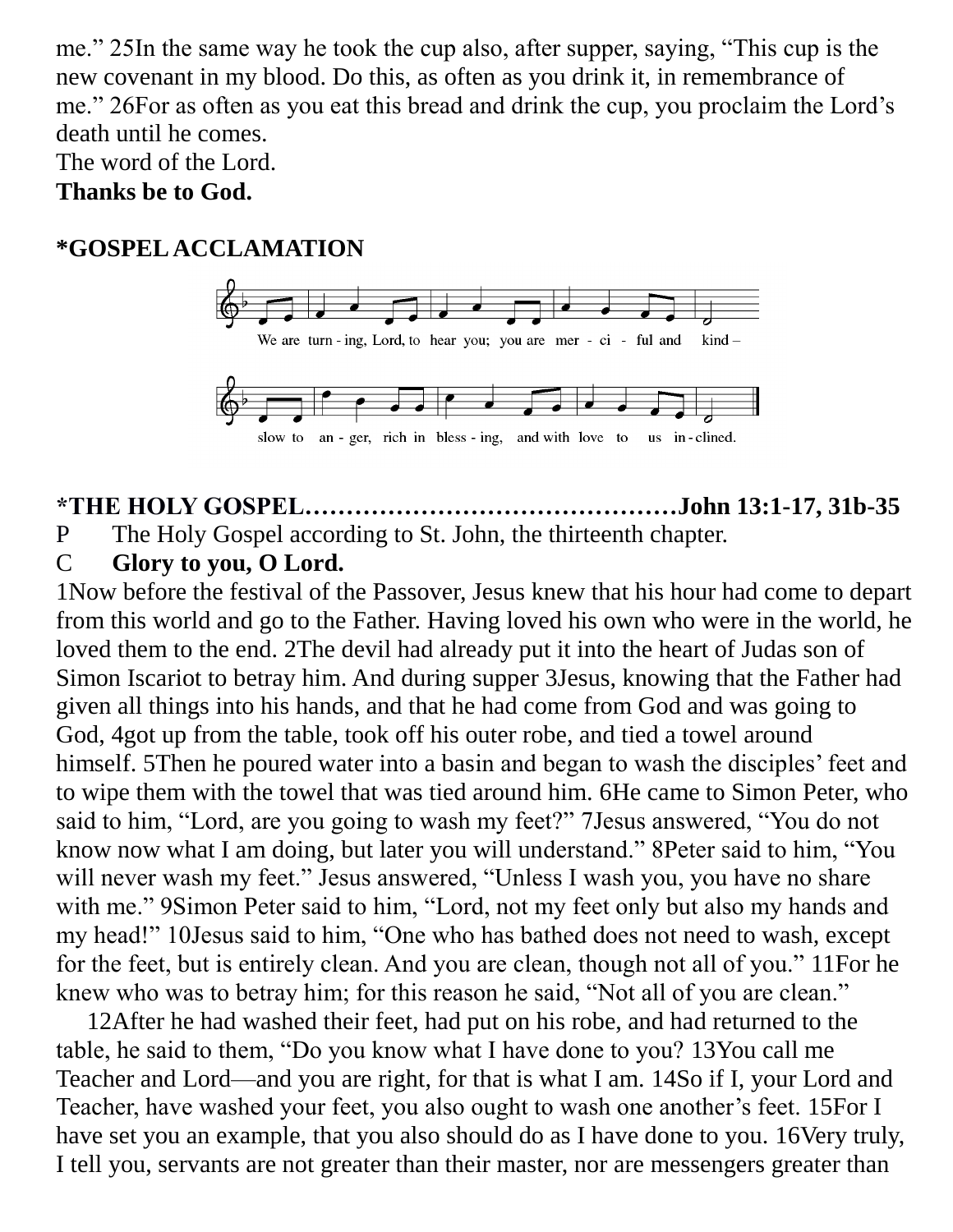the one who sent them. 17If you know these things, you are blessed if you do them."

31b"Now the Son of Man has been glorified, and God has been glorified in him. 32If God has been glorified in him, God will also glorify him in himself and will glorify him at once. 33Little children, I am with you only a little longer. You will look for me; and as I said to the Jews so now I say to you, 'Where I am going, you cannot come.' 34I give you a new commandment, that you love one another. Just as I have loved you, you also should love one another. 35By this everyone will know that you are my disciples, if you have love for one another."

P The Gospel of the Lord.

**C Praise to you, O Christ.**

#### **THE SERMON**

#### **\*HYMN Where Charity and Love Prevail**

**Where charity and love prevail, there God is ever found; brought here together by Christ's love, by love we thus are bound.**

#### **With grateful joy and holy fear, God's charity we learn; let us with heart and mind and soul now love God in return.**

Text: Latin hymn, 9th. cent.; tr. Omer Westendorf, 1916-1997, alt. Tune: TWENTY-FOURTH Text © 1960 World Library Publications. 3708 River Rd., Suite 400, Franklin Park, IL 60131. All rights reserved.

#### **\*THE NICENE CREED**

P Let us affirm our faith in the words of the Nicene Creed:

**C We believe in one God,** 

**the Father, the Almighty, maker of heaven and earth, of all that is, seen and unseen. We believe in one Lord, Jesus Christ, the only Son of God, eternally begotten of the Father, God from God, Light from Light, true God from true God, begotten, not made, of one Being with the Father. Through him all things were made.**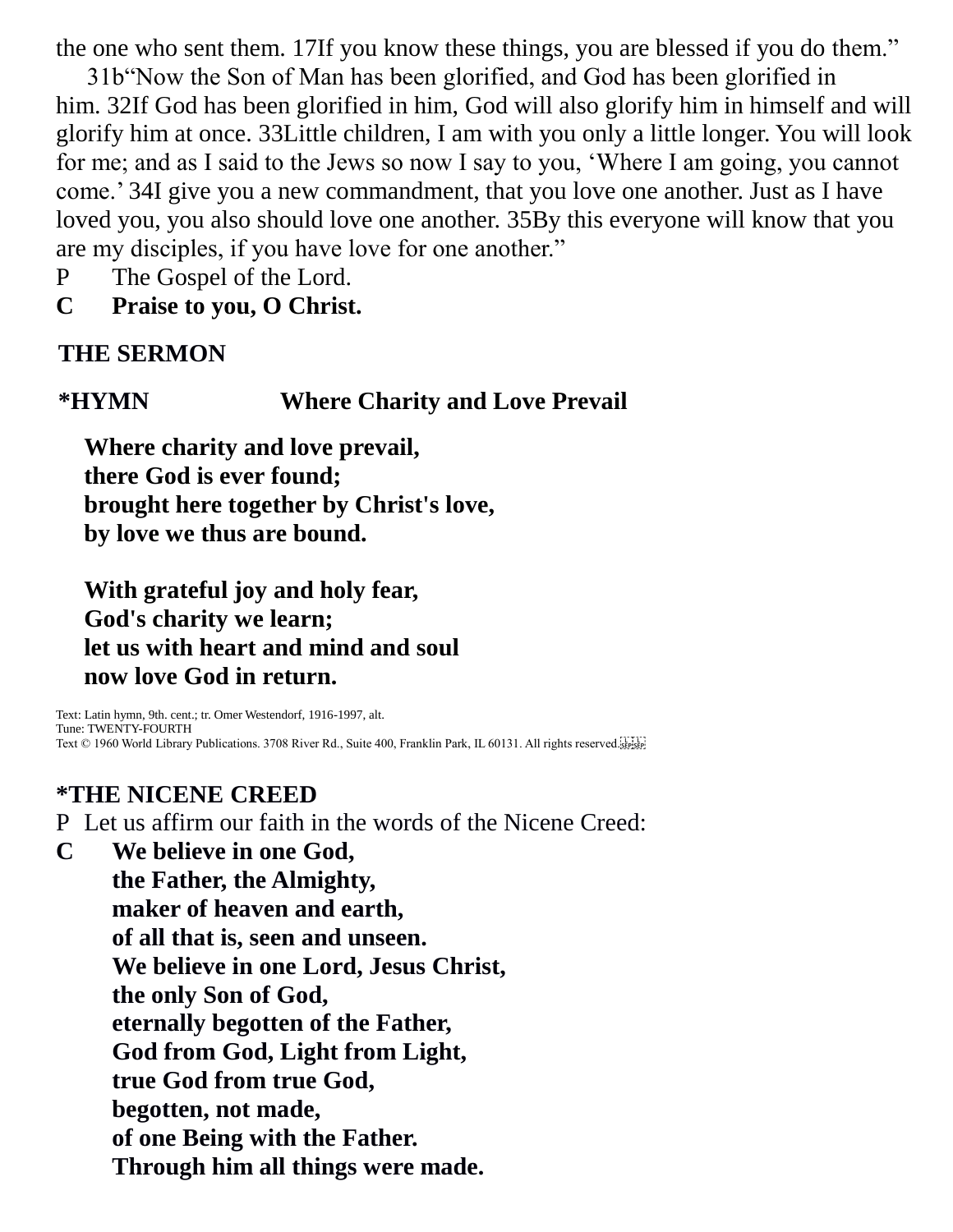**For us and for our salvation he came down from heaven; by the power of the Holy Spirit he became incarnate from the virgin Mary, and was made man. For our sake he was crucified under Pontius Pilate; he suffered death and was buried. On the third day he rose again in accordance with the Scriptures; he ascended into heaven and is seated at the right hand of the Father. He will come again in glory to judge the living and the dead, and his kingdom will have no end. We believe in the Holy Spirit, the Lord, the giver of life, who proceeds from the Father and the Son. With the Father and the Son he is worshiped and glorified. He has spoken through the prophets. We believe in one holy catholic and apostolic Church. We acknowledge one Baptism for the forgiveness of sins. We look for the resurrection of the dead, and the life of the world to come. Amen**

#### **\*THE PRAYERS OF INTERCESSION**

*After each petition:* Hear Us, O God/**Your Mercy is Great**

#### **\*THE PEACE**

P The peace of the Lord be with you always.

#### **C And also with you.**

*The ministers and congregation greet one another with these or similar words and/or gestures of peace with masks in place, avoiding physical touch and consciously staying six feet apart from one another.*

### **\*THE GREAT THANKSIVING**

- P The Lord be with you.
- **C And also with you.**
- P Lift up your hearts.
- **C We lift them to the Lord.**
- P Let us give thanks to the Lord our God.
- **C It is right to give our thanks and praise.**

P It is indeed right, our duty and our joy,

that we should at all times and in all places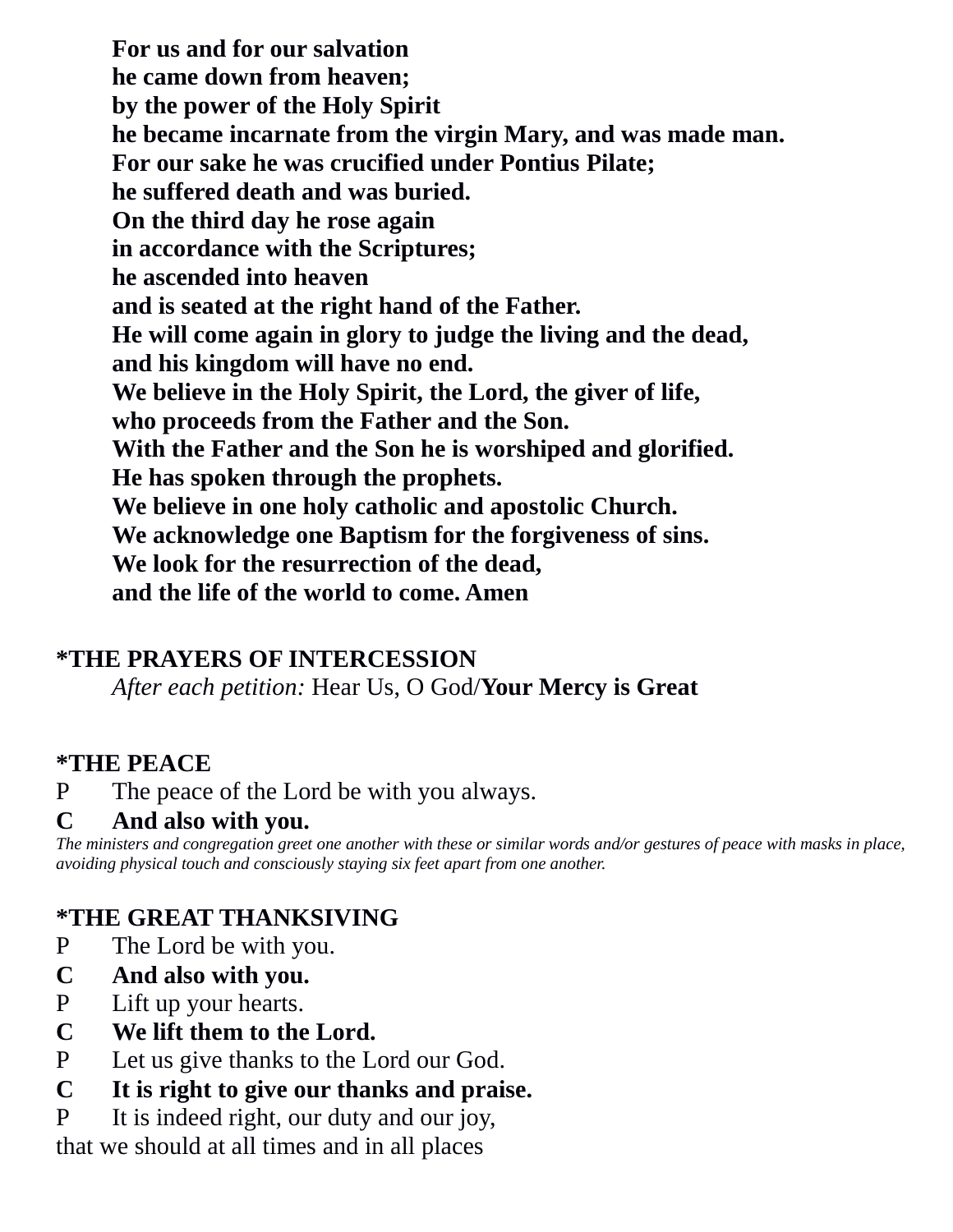give thanks and praise to you, almighty and merciful God, through our Savior Jesus Christ.

whose suffering and death gave salvation to all.

You gather your people around the tree of the cross,

transforming death into life.

And so, with all the choirs of angels,

with the church on earth and the hosts of heaven,

we praise your name and join their unending hymn:



P In the night in which he was betrayed, our Lord Jesus took bread, and gave thanks; broke it, and gave it to his disciples, saying: Take and eat; this is my body, given for you. Do this for the remembrance of me.

Again, after supper, he took the cup, gave thanks, and gave it for all to drink, saying: This cup is the new covenant in my blood, shed for you and for all people for the forgiveness of sin. Do this for the remembrance of me.

### **\*OUR LORD'S PRAYER**

- P Let us pray in the words our Savior gave us.
- **C Our Father, who art in heaven, hallowed be thy name, thy kingdom come,**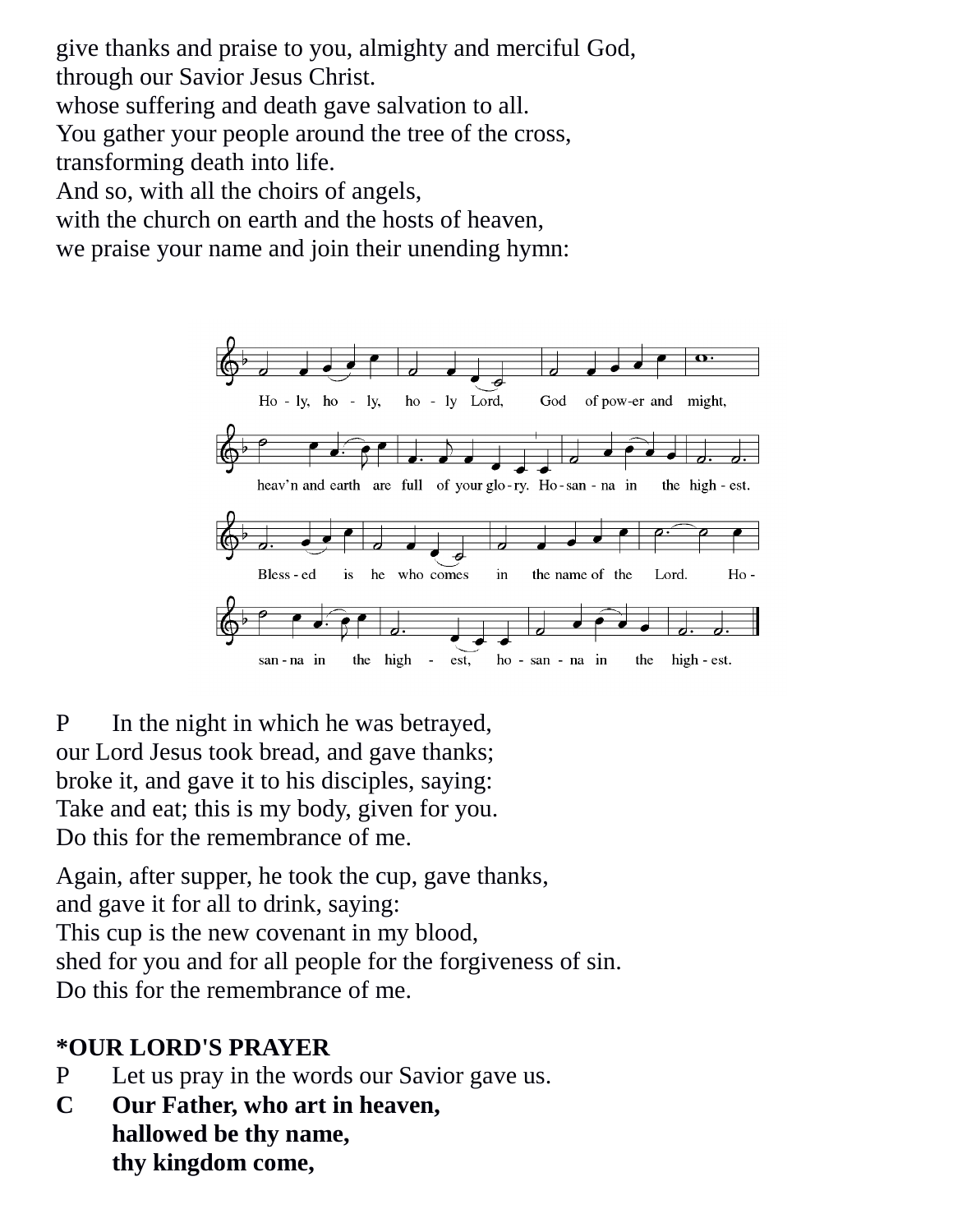**thy will be done, on earth as it is in heaven. Give us this day our daily bread; and forgive us our trespasses, as we forgive those who trespass against us; and lead us not into temptation, but deliver us from evil. For thine is the kingdom, and the power, and the glory, forever and ever. Amen**

#### **\*THE INVITATION**

- P Jesus draws the whole world to himself. Come to this meal and be fed.
- **C Amen**

#### **THE COMMUNION**

### **LAMB OF GOD**



### **PRAYER AFTER COMMUNION**

P Let us pray. Lord Jesus, in this wonderful sacrament you strengthen us with the saving power of your suffering, death, and resurrection. May your body and blood so work in us that the fruits of your redemption will show forth in the way we live, for you live and reign with the Father and the Holy Spirit, one God, now and forever.

**C Amen**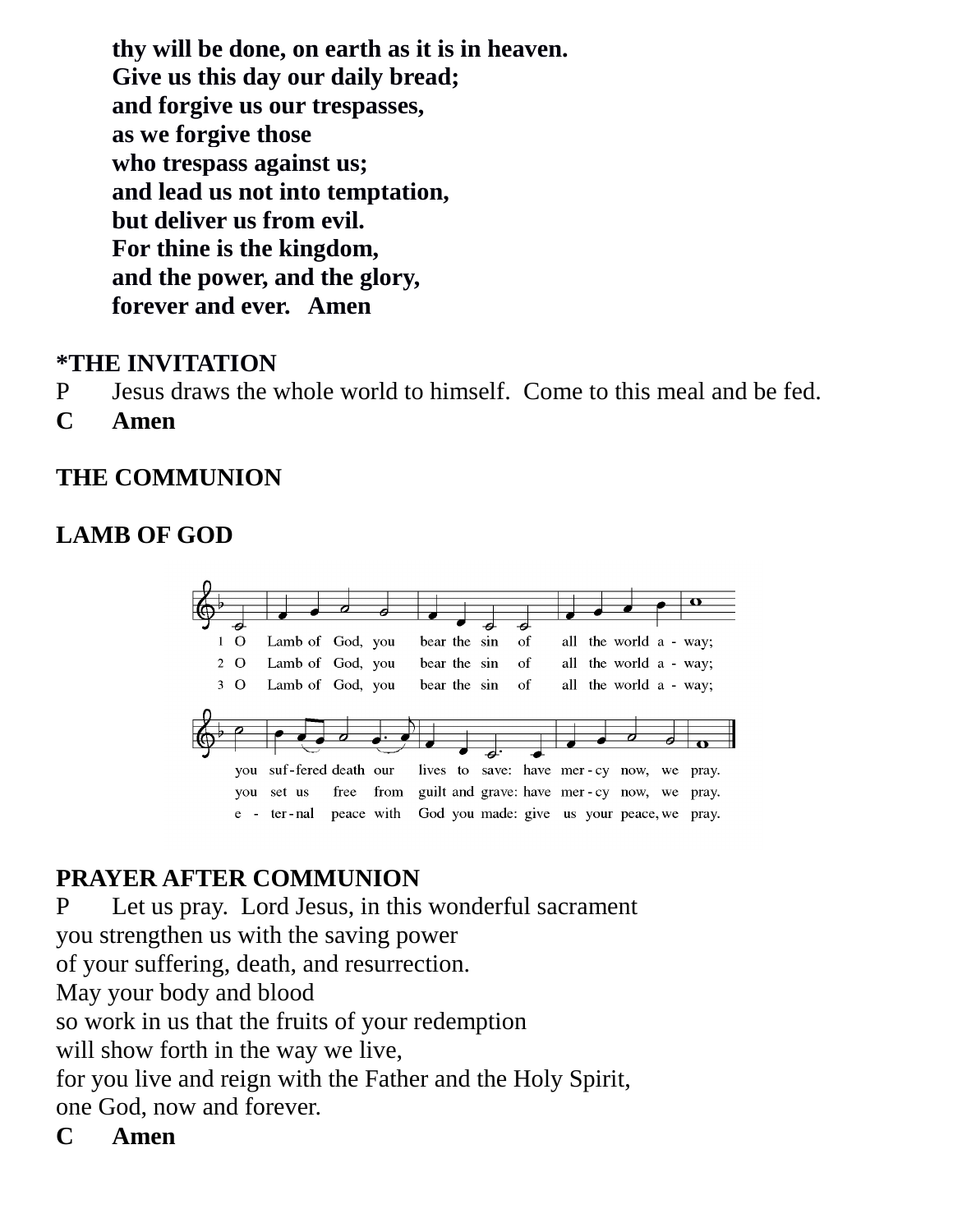**THE STRIPPING OF THE ALTAR………………………………………Psalm 22**  My God, my God, why have you for- | saken me? Why so far from saving me, so far from the words | of my groaning? **My God, I cry out by day, but you | do not answer; by night, but I | find no rest.**  Yet you are the | Holy One, enthroned on the prais- | es of Israel. **Our ancestors put their | trust in you, they trusted, and you | rescued them.**  They cried out to you and | were delivered; they trusted in you and were not | put to shame. **But as for me, I am a worm | and not human, scorned by all and despised | by the people.**  All who see me laugh | me to scorn; they curl their lips; they | shake their heads. **"Trust in the LORD; let the | LORD deliver; let God rescue him if God so de- | lights in him."**  Yet you are the one who drew me forth | from the womb, and kept me safe on my | mother's breast. **I have been entrusted to you ever since | I was born; you were my God when I was still in my | mother's womb.**  Be not far from me, for trou- | ble is near, and there is no | one to help. **Many young bulls en- | circle me; strong bulls of Ba- | shan surround me.**  They open wide their | jaws at me, like a slashing and | roaring lion. **I am poured out like water; all my bones are | out of joint; my heart within my breast is | melting wax.**  My strength is dried up like a potsherd; my tongue sticks to the roof  $|$  of my mouth; and you have laid me in the | dust of death. **Packs of dogs close me in, a band of evildoers | circles round me; they pierce my hands | and my feet.**  I can count | all my bones while they stare at | me and gloat. **They divide my gar- | ments among them; for my clothing, | they cast lots.**  But you, O LORD, be not | far away; O my help, hasten | to my aid. **Deliver me | from the sword,**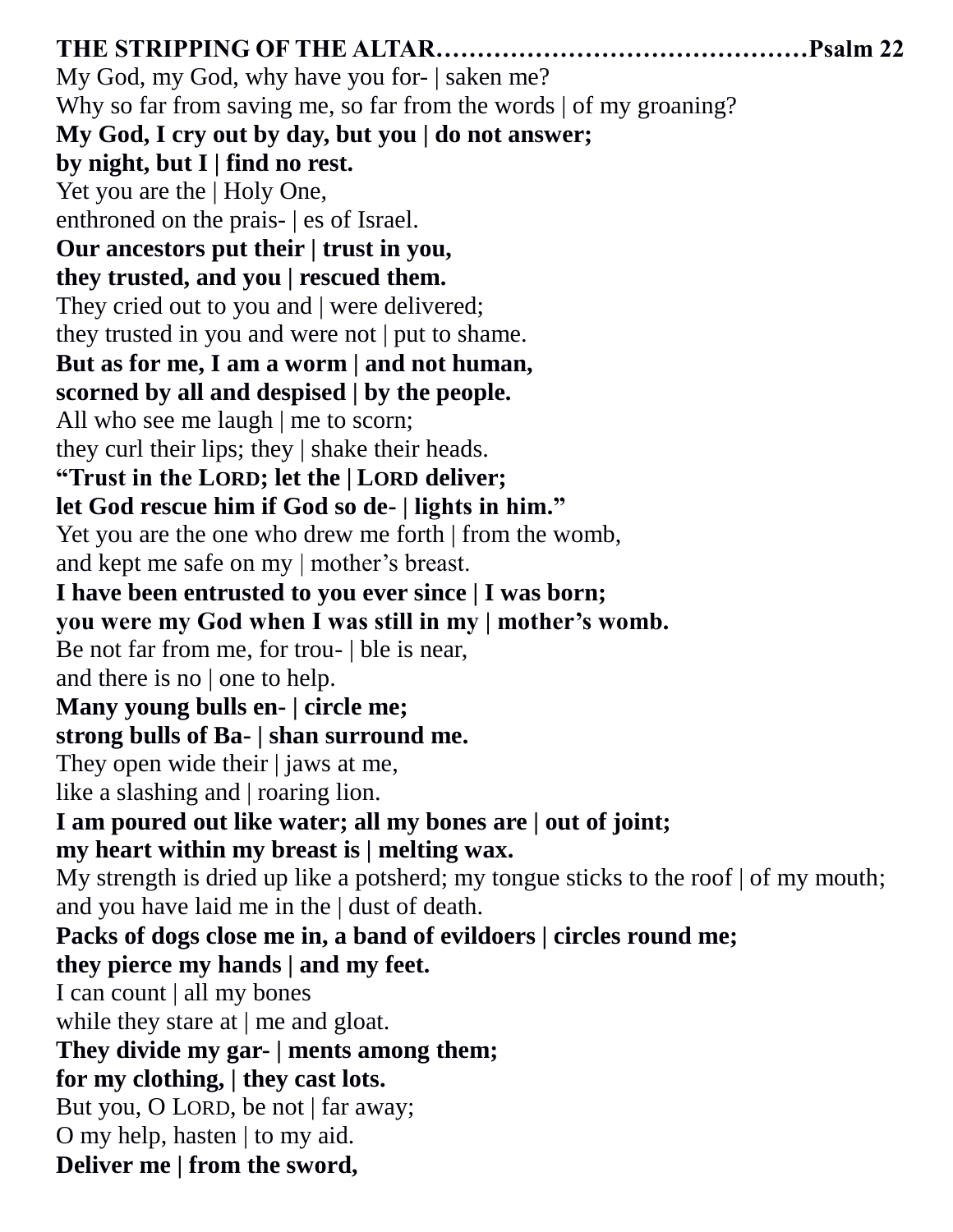### **my life from the power | of the dog.**

Save me from the | lion's mouth!

From the horns of wild bulls you have | rescued me.

# **I will declare your name | to my people;**

### **in the midst of the assembly | I will praise you.**

You who fear the LORD, give praise! All you of Jacob's | line, give glory.

Stand in awe of the LORD, all you off- | spring of Israel.

### **For the LORD does not despise nor abhor the poor in their poverty; neither is the LORD's face hid- | den from them;**

but when they cry out, | the LORD hears them.

From you comes my praise in the | great assembly;

I will perform my vows in the sight of those who | fear the LORD.

# **The poor shall eat | and be satisfied.**

**Let those who seek the LORD give praise! May your hearts | live forever!** 

All the ends of the earth shall remember and turn | to the LORD;

all the families of nations shall bow | before God.

### **For dominion belongs | to the LORD, who rules o- | ver the nations.**

Indeed, all who sleep in the earth shall bow | down in worship;

all who go down to the dust, though they be dead, shall kneel be- | fore the LORD.

### **Their descendants shall | serve the LORD,**

**whom they shall proclaim to genera- | tions to come.** 

They shall proclaim God's deliverance to a people | yet unborn, saying to them, "The | LORD has acted!"

# **SILENCE FOR REFLECTION**

*Please leave the nave as quietly and as quickly as possible.*

**+ + + + + + + + + + + + + + + + + + + + +**

**Portions of the service** reprinted from Lutheran Book of Worship  $\odot$  1978, and Evangelical Lutheran Worship, © 2006 Augsburg-Fortress Publishers, under license  $#2562-I.$ 

From sundaysandseasons.com.Copyright © 2019 Augsburg Fortress. All rights reserved. Reprinted by permission under Augsburg Fortress Liturgies Annual License #SB144818



Victims of COVID-19 and their families, Liz Ruesskamp, Grace Arner, Diane Damaska, Ruth Pile, Vanessa Morgan, Gary Clark, Doris Brown, Charles Miller, Jerry Miller, Gladys Knauss, Patricia Alexander, Joann

Zeigler, Richard Ritter, Ashton Ott, Lucille Sider, April Clark, Lenny Sherlinski, Gary Cable, Elsie Sechler,Virginia Pulaskie, Bernadette Jones, Gregg, Kay Poliska, Bunny Ditchfield, Judy Fortin, Roy and Gloria Meyer, George Kissinger, the Family of Ed. Cioffi.